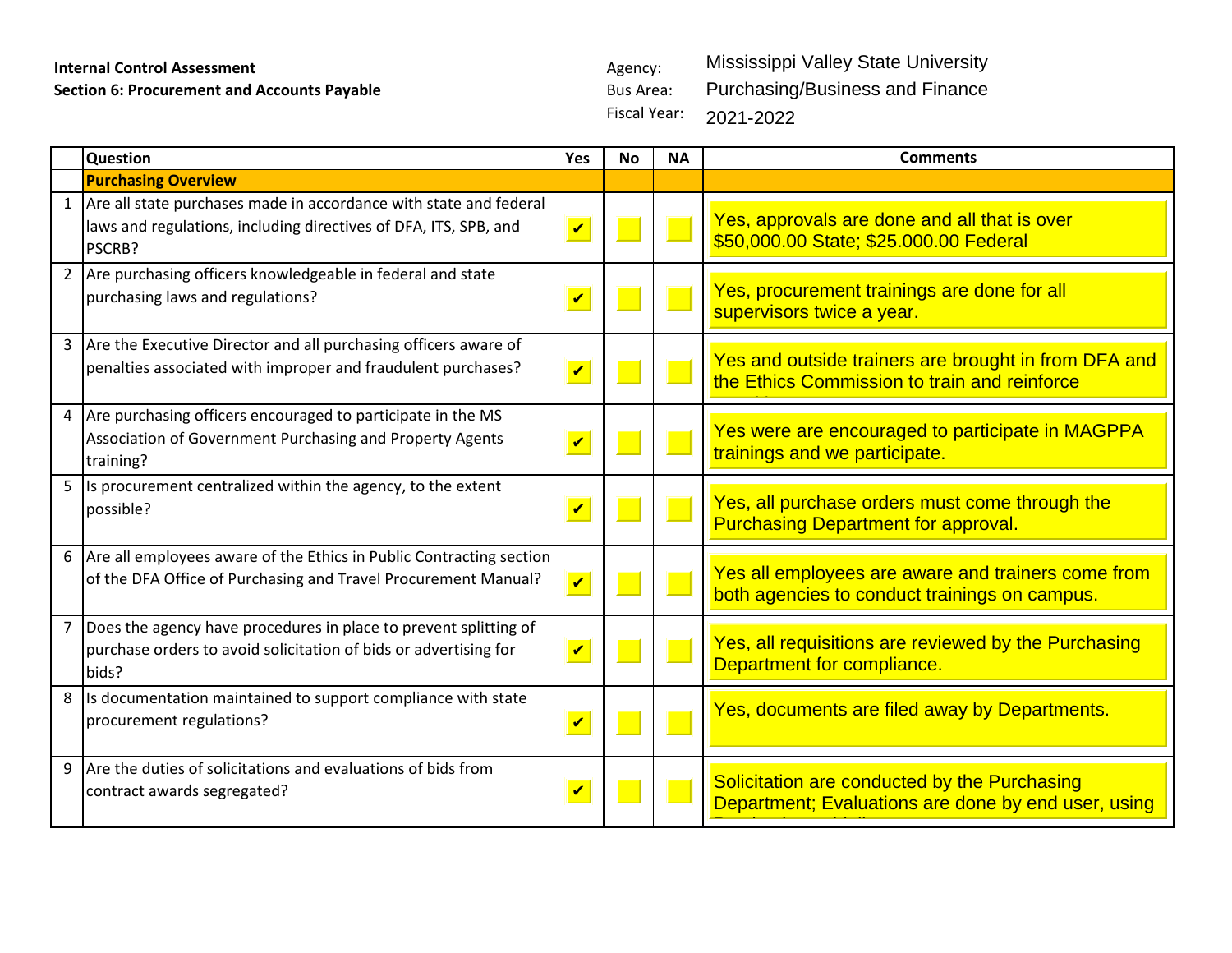## **Internal Control Assessment** Agency:

**Section 6: Procurement and Accounts Payable Bus Area:** Bus Area: Fiscal Year:

Mississippi Valley State University Purchasing/Business and Finance 2021-2022

| <b>Question</b>                                                                                                                                                              | Yes                        | <b>No</b>               | <b>NA</b>               | <b>Comments</b>                                                                                        |
|------------------------------------------------------------------------------------------------------------------------------------------------------------------------------|----------------------------|-------------------------|-------------------------|--------------------------------------------------------------------------------------------------------|
| 10 Does sole source procurement documentation support the<br>determination of sole source and the reasonableness of price?                                                   | $\boldsymbol{\mathcal{U}}$ |                         |                         | P-1 Approval is required by Department of Finance<br>Administration                                    |
| 11 Does management approve all sole source procurements?                                                                                                                     | $\boldsymbol{\mathcal{U}}$ |                         |                         | Done by Department of Finance Administration (DFA)                                                     |
| 12 Are vendors/sub recipients who are paid with federal funds<br>cleared against the federal excluded parties list system (EPLS) to<br>ensure against disbarment?            | $\boldsymbol{\mathcal{U}}$ |                         |                         | All Vendors who receives a Purchase Order must<br>submit a Vendor Application and they are run against |
| 13 Are procedures in place to limit review of information pertaining<br>to any bid to the premises of the agency?                                                            |                            | $\overline{\mathbf{v}}$ |                         | Some bids are handle by the contracted Architect                                                       |
| 14 Are procedures in place to ensure proper approvals from<br>oversight agencies, including DFA, ITS, SPB, and PSCRB, are<br>obtained prior to final intiation of contracts? | $\overline{\mathbf{v}}$    |                         |                         | Proper documentation are required before PO's are<br>issued.                                           |
| <b>Purchasing - Issuing Purchase Orders</b>                                                                                                                                  |                            |                         |                         |                                                                                                        |
| 15 Are employees aware that if a purchase is made without a valid<br>and approved purchase order (required by law or regulations), it is<br>not an obligation of the state?  | $\overline{\mathbf{v}}$    |                         |                         | Yes they are aware. Supervisory training regarding<br>procurement guidelines are held twice yearly.    |
| 16 Are procedures in place to periodically examine open purchase<br>orders to determine if they should be adjusted or closed?                                                | $\boldsymbol{\mathcal{U}}$ |                         |                         | Purchase orders batch close process are ran<br>quarterly.                                              |
| 17 Are procedures in place to electronically submit purchase orders<br>to be paid out of funds appropriated for any fiscal year by June 30<br>or the date specified by DFA?  |                            |                         | $\overline{\mathbf{v}}$ | University payments are not channeled through DFA<br>for payment.                                      |
| 18 Are procedures in place to ensure that all required fields on<br>purchase order documents are populated with correct accounting<br>codes?                                 | $\boldsymbol{\mathcal{U}}$ |                         |                         | Account codes are checked by the Staff Accountants<br>and review by the Budget Officer                 |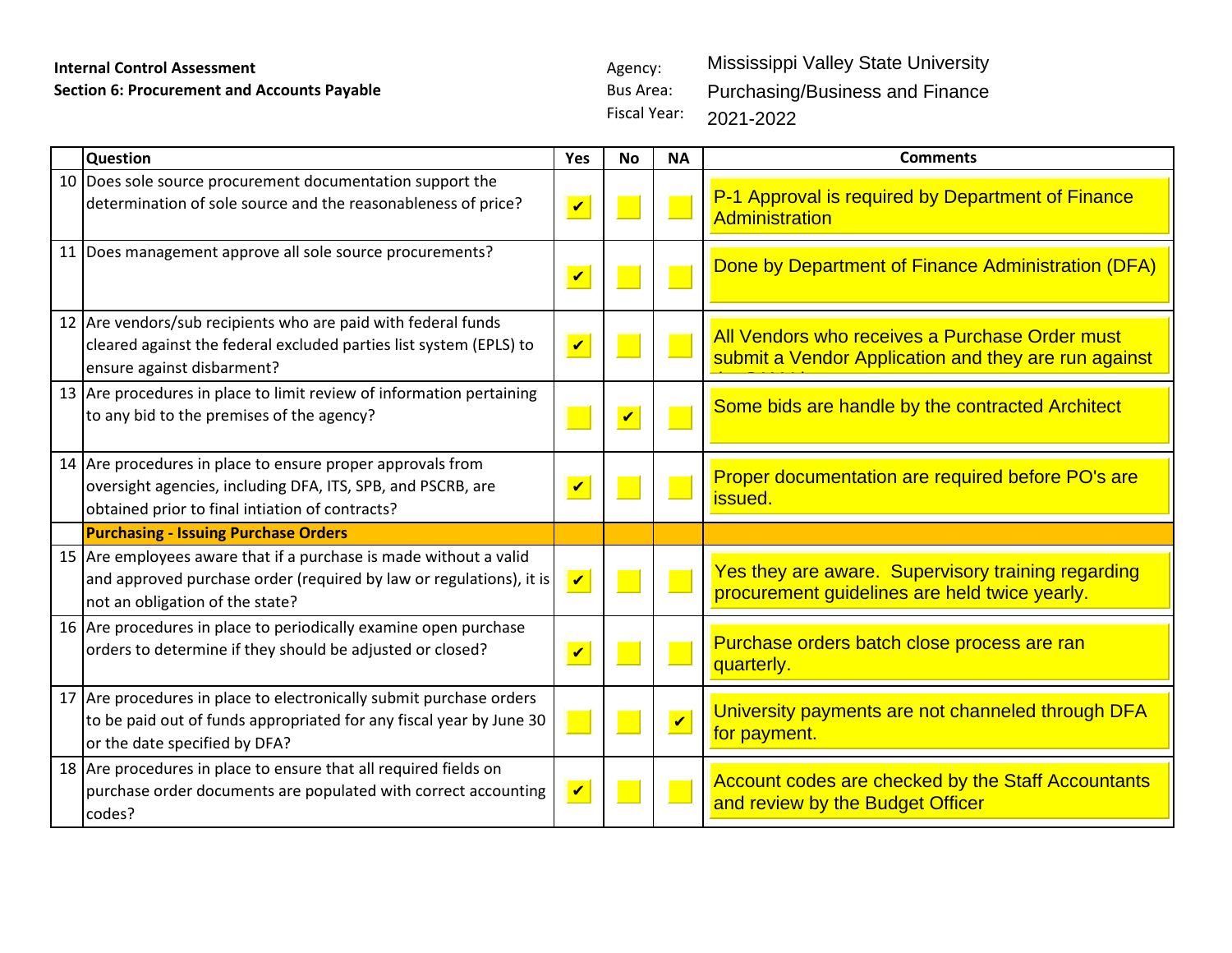## **Internal Control Assessment** Agency: **Section 6: Procurement and Accounts Payable** Bus Area: Bus Area:

Fiscal Year: Mississippi Valley State University Purchasing/Business and Finance 2021-2022

| <b>Question</b>                                                                                                                                                          | Yes                        | <b>No</b>               | <b>NA</b> | <b>Comments</b>                                                                                                |
|--------------------------------------------------------------------------------------------------------------------------------------------------------------------------|----------------------------|-------------------------|-----------|----------------------------------------------------------------------------------------------------------------|
| 19 Are procedures in place to notify vendors before services begin<br>that a purchase order cannot be issued to them unless they first<br>have a vendor number in MAGIC? | $\boldsymbol{\mathcal{U}}$ |                         |           | Vendors are notified before bidding that they must be<br>registered in MAGIC                                   |
| 20 Are procedures in place to consolidate orders in order to take<br>advantage of quantity discounts?                                                                    |                            | $\overline{\mathbf{v}}$ |           | Cannot determine how and when a Department will<br>place and order for the exact same products                 |
| 21 Are procedures in place to insure budget authority and cash exists<br>prior to solicitation for procurement?                                                          | $\overline{\mathbf{v}}$    |                         |           | Requisition process must be completed before Ads<br>are published                                              |
| 22 Are procedures in place to ensure that only authorized employees<br>are requesting the purchasing department to order goods and<br>services?                          | $\overline{\mathbf{v}}$    |                         |           | Department Chairs must sign off on all requisitions                                                            |
| 23 Are these request for goods and services in written<br>communication?                                                                                                 | $\overline{\mathbf{v}}$    |                         |           | Purchase Orders will only be generated after a<br>completed paper requisition or an electronic                 |
| 24 Are procedures in place to ensure segregation of duties between<br>purchasing, receiving, and payment for goods and services?                                         | $\checkmark$               |                         |           | Procedures are in place to ensure that the three<br>different departments follow the appropriate directives    |
| 25 Are procedures in place to ensure that MAGIC security profiles are<br>consistent with segregation of duties?                                                          | $\overline{\mathbf{v}}$    |                         |           | Only the Purchasing Department utilizes MAGIC                                                                  |
| <b>Purchasing - Emergency Purchases</b>                                                                                                                                  |                            |                         |           |                                                                                                                |
| 26 Are the Executive Director and purchasing officer(s) aware of the<br>legal definition of an emergency as set forth in Section 31-7-1(f) of<br>the Mississippi Code?   | $\overline{\mathbf{v}}$    |                         |           | <b>Emergency Purchase are routed through Purchasing</b>                                                        |
| 27 Does the agency determine that the emergency which<br>necessitates the purchase meets the legal definition before an<br>emergency purchase is initiated?              | $\overline{\mathbf{v}}$    |                         |           | Declaration of the circumstance are declared by the<br><b>President and sent to purchasing. The Purchasing</b> |